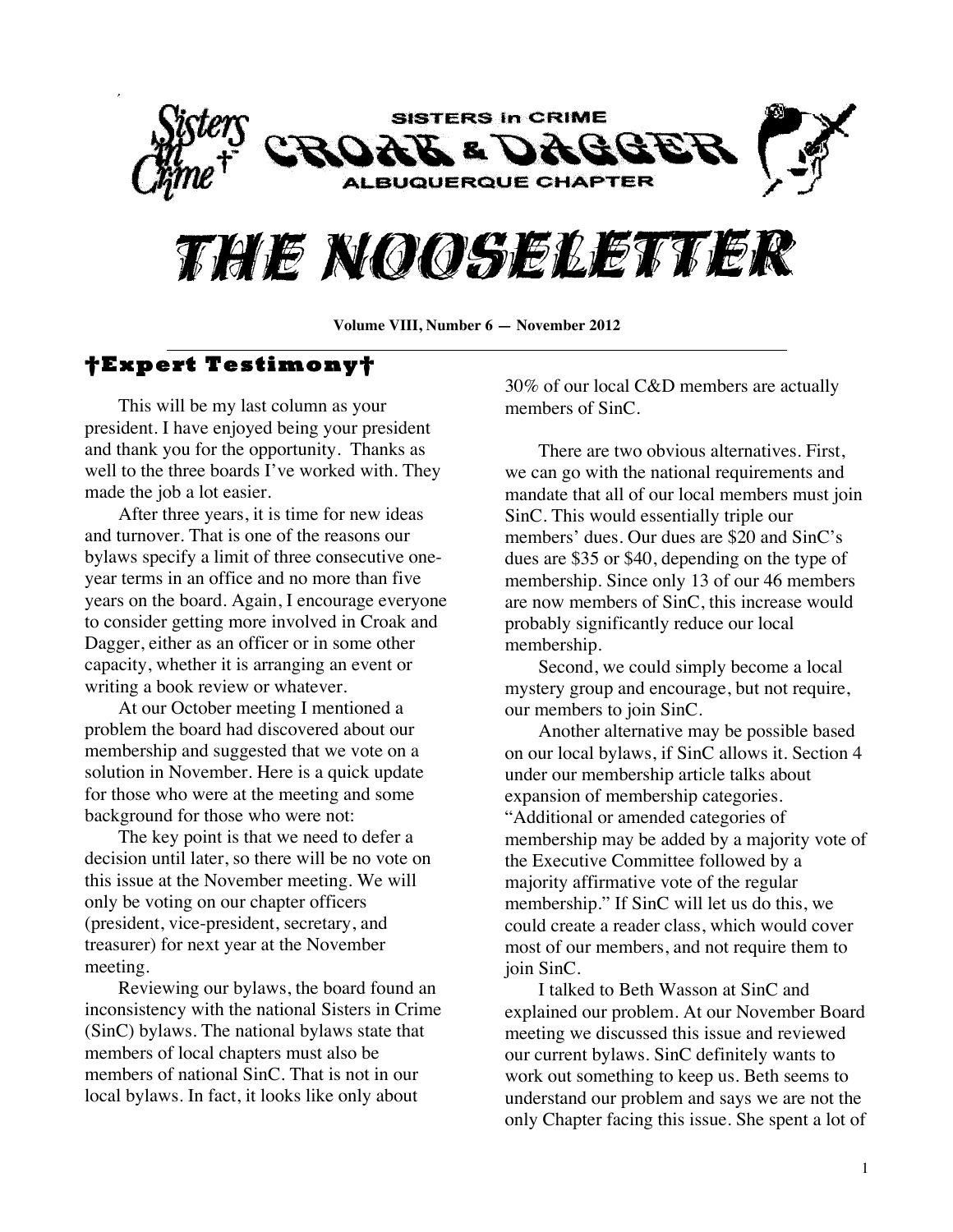time going over the benefits of SinC membership.

*(continued on page 3)*

### *Don't Miss It!* **Tuesday, November 27, at 7 p.m.**

Our special presentation for the November meeting will be a panel-led discussion focusing on reader likes and dislikes.

Three readers and a moderator will get things started, and members and visitors will be invited to express their pet "peeves and raves" about mystery books.

What do you like about mystery books? What habits of highly successful—and not so much—writers make you want to throw the book at the wall, or give up reading any more by that author? What are your favorite plots, and what clichés are you really tired of? Do you hate some settings and love others?

Give some thought to why you like or don't like the next book you read and bring your reasons to the November meeting.

The Albuquerque Croak & Dagger chapter of Sisters in Crime welcomes mystery fans, readers, and writers. Meetings are held in the police briefing room of the James Joseph Dwyer Memorial Substation, 12700 Montgomery NE (1 block east of Tramway). Unless otherwise noted, programs are free and open to the public.

**Check Out the Croak & Dagger Website for all your Croak & Dagger information needs. Log on to www.croak-and-dagger.com for:** 

- Upcoming Programs
- Current Meeting Schedule
- Membership Form
- Speakers Bureau
- Links to Mystery Websites & Websites for Your Favorite Croak & Dagger Authors
- *The Nooseletter* Archive
- Link to the new  $C&D$  blog, for interviews with local authors,

information about mystery topics of all kinds—and more links!

Sisters in Crime was founded in 1986. *The mission of Sisters in Crime shall be "to promote the professional development and advancement of women crime writers to achieve equality in the industry."*

 *Our vision is: "Raising professionalism and achieving equity among crime writers."*

 *And our motto is: "SinC into a good mystery!"*

Croak & Dagger's January 2013 speaker will be Gail Rubin, author of *A Good Goodbye: Funeral Planning for Those Who Don't Plan to Die.* There are plenty of funerals in mystery novels—come and find out the real story behind them. Gail has looked into funeral home services like caskets, cremation, cemetery plots, and how much it all costs and will share her knowledge with Croak & Dagger members.

Gail has given talks on "Everyone Dies: Lessons from Six Feet Under," using scenes from the quirky, HBO series to illuminate funeral planning issues. Earlier this month, she was interviewed on TV in connection with the Day of the Dead. You can see the interview online at www.kasa.com/subindex/nm\_style.

## *The Line Up*

President/Treasurer – Olin Bray – *ohbray@nmia.com* Secretary – Fred Aiken – *FAAiken@aol.com* Vice President – Joan Saberhagen – *joan@joanspicci.com* Membership – Pat Wood *pwood73@comcast.net* Programs/Publicity – Rita Herther – *RMHerther@aol.com* Website Technical Support Manager – Susan Zates – *smzates@yahoo.com*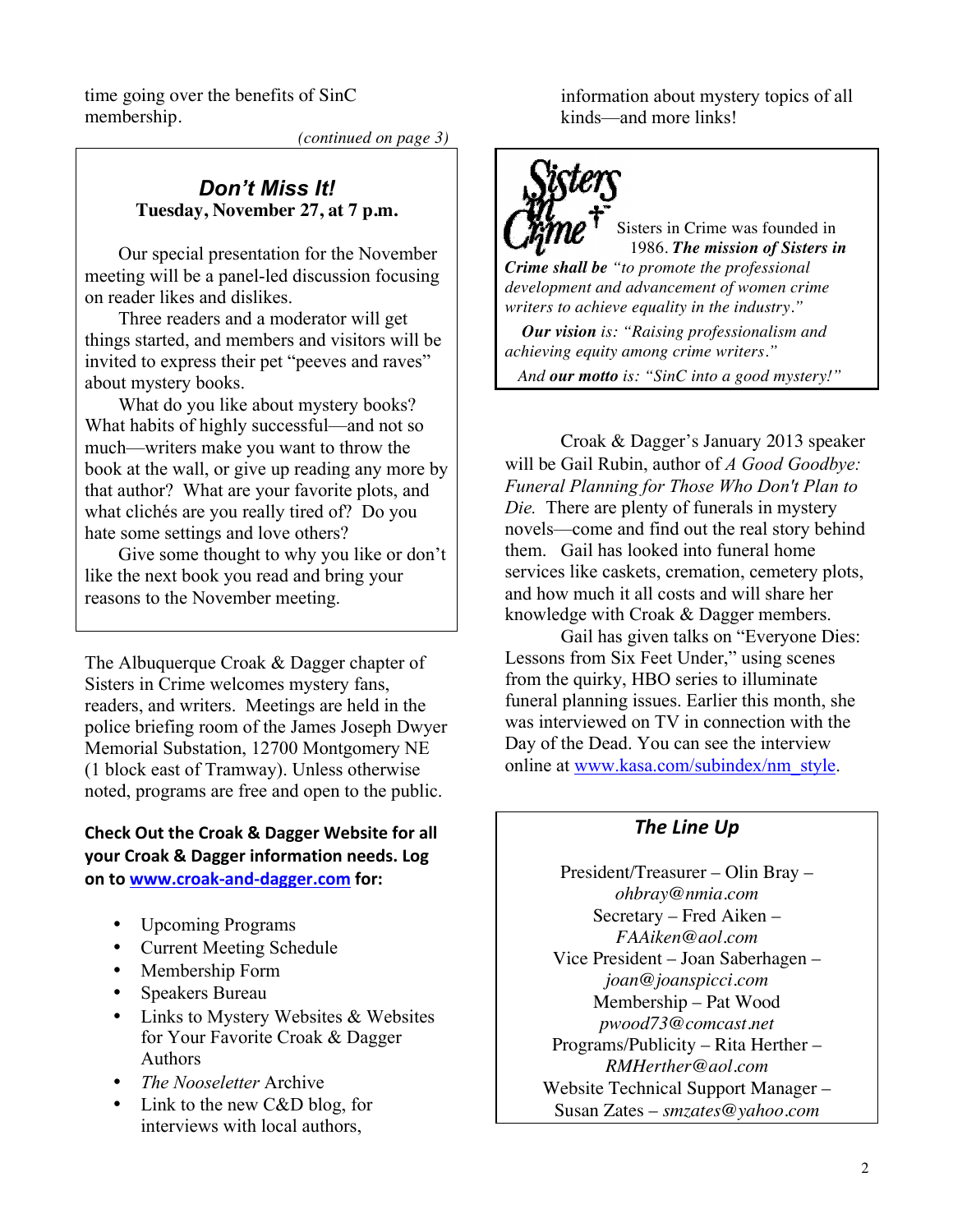*Nooseletter* Editor – Linda Triegel *newsette@earthlink.net*

# *Noose News*

Past Croak & Dagger president **Margaret Tessler**'s latest mystery in the Sharon Salazar series, *Casting Shadows*, is an intriguing tale set in Cloudcroft, NM at the annual Mystery Weekend held at The Lodge. Margaret also informs us that her Tangled Web is available on Amazon Kindle. Look out for the October 17 special offer of a free download to repeat itself.

*Nooseletter* editor Linda Triegel also reports a e-pub presence. Her Regency romance, *The Rival Earls* (written as **Elisabeth Kidd**) is available for your e-reader on www.regenctreads.com (in nearly all formats) as well as on Amazon Kindle. A second historical romance, *My Lady Mischief*, with a mystery involving a plot to steal the Elgin marbles, was just posted this week.

Look for **Patricia Smith Wood**'s first mystery novel, *The Easter Egg Murder*, whose plot stems from a notorious, but still unsolved, New Mexico murder case. "My idea was to create an interesting mystery, loosely based on the actual case, but I would have the advantage of revealing a fictional killer," Pat says. Pat is now working on the second book in the series, *Murder for Breakfast*.. For more about how she came to write *The Easter Egg Murder*, visit her website: www.patriciasmithwood.com

Restaurant Lovers, you can take New Mexico writer E.S. Abrahamson's *From Fat to Fabulous: A Diet Guide for Restaurant Lovers* with you to your favorite restaurant and order the foods the author ordered and eat the meals that enabled her to lose 50 pounds in one year. *Fat to Fabulous,* from Red Carpet Press, is available in eBook and paperback formats from Amazon.com, BN.com, Smashwords.com, etc., and can also be ordered from your favorite bookseller.

Robert Kresge writes the Warbonnet historical mystery series set in 1870s Wyoming. He has also written a Civil War spy novel based on real events, and modern-day short stories. Rob retired from the CIA in 2002, after working on Southeast Asia, North Korea, Iraq during Desert Storm, and sanctions against the former Yugoslavia. Register for a free giveaway of Rob's latest mystery, *Shell Game*, on http://www.goodreads.com/giveaway/show/275 34?utm\_medium=api&utm\_source=giveaway\_ widget

#### C&D Members!

Send news of your latest releases, good news of any kind, and any news you hear about your favorite authors to the *Nooseletter* at the address on page 2. I can't make this stuff up!

—the editor

#### *(continued from page 1)*

We agreed that there are a lot of benefits for writers and aspiring writers, but far fewer for readers, who are the bulk of our Chapter (about 33 out of our 46 members). There are also some benefits to local SinC chapters, such as small grants to fund some local activities, but we have not used any of these. She is going to talk to the SinC Chapter liaison and the SinC Board.

From my email to Beth, she has our three alternatives. While she didn't want to, and could not commit the SinC board to anything, it sounded like a reader category of membership (either officially or unofficially) might be a possibility. However, we need to give their board time to think about it and consider some alternatives. Therefore, we decided to defer any vote and decision on our part.

There is no decision that has to be made immediately, so we can wait and see what SinC comes up with. This means that at our November meeting, we don't have to have a vote on this issue, as I had mentioned at the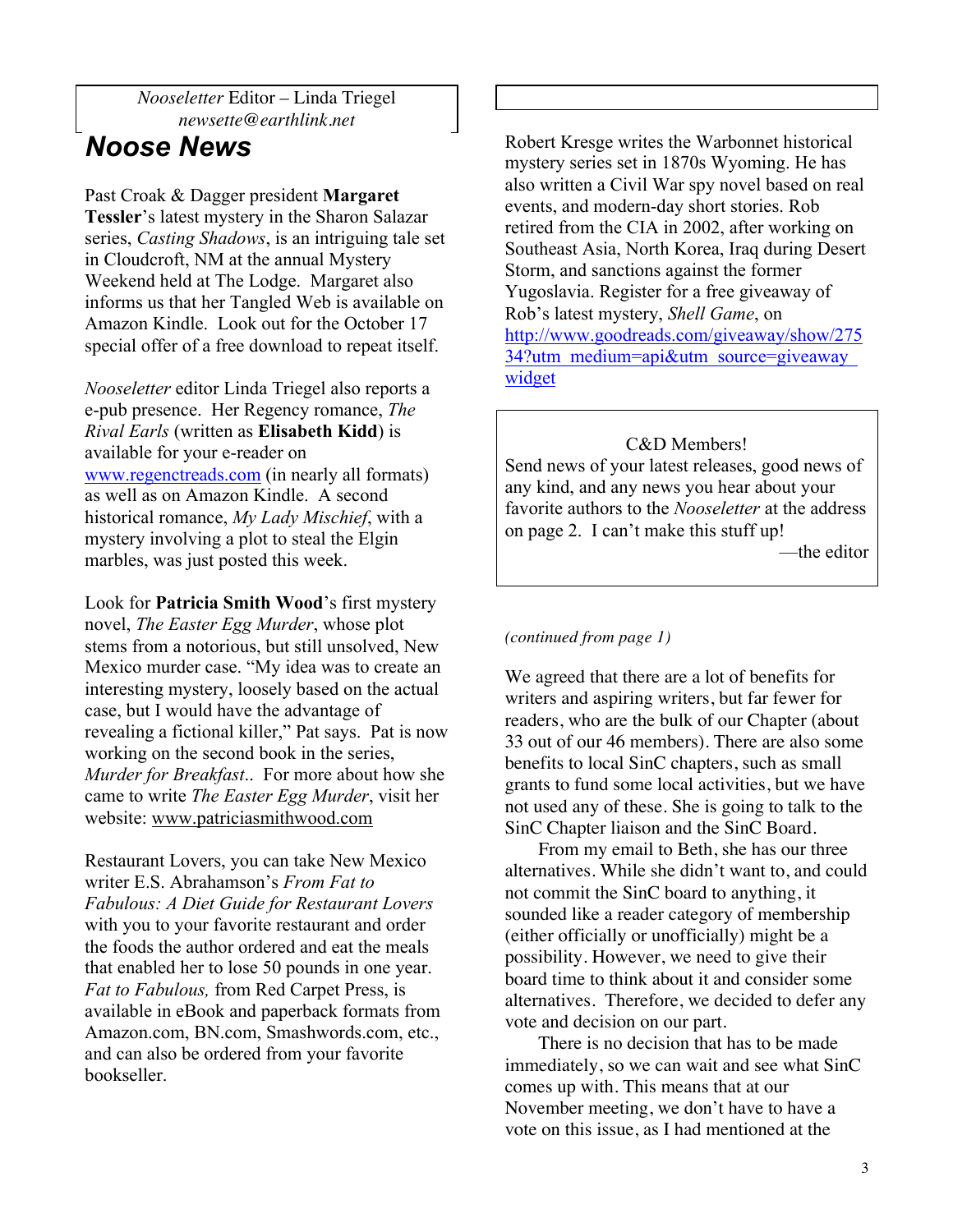October meeting. Our only voting will be for new officers.

Again I enjoyed being your president and now look forward to just being a member.

– *Olin Bray, President*

# *A Jane Doe Gets a Back Story*

*The following is excerpted from a November12 article in The New York Times by James Gorman:*

As cold cases go, this one was frozen. Forty-one years ago a young woman's badly decomposed body was found floating under a highway overpass at the southern end of Lake Panasoffkee, in central Florida, about an hour and a half northeast of Tampa.

There was no clue to her identity, but one clear sign of her fate. "A man's belt was wrapped around her neck," said Darren Norris, an investigator with the Sumter County Sheriff's office who is now in charge of the case.

She was pulled from the water on February 19, 1971, and detectives spent thousands of hours in a futile effort to determine who she was and who might have killed her. She was buried as Jane Doe.

But such cases are not easy to let go. A young woman's life and body had been thrown away. Detectives could not help but think of the family somewhere who had lost a daughter.

In 1986, the body was exhumed, for further investigation, which again led nowhere. What the detectives had to go on, based on forensic science at the time, was frustratingly sketchy: She was 17 to 24 years old, might have had children, and seemed to be white or Native American. It wasn't enough, and as it turns out it was only partly correct.

Early this year, Detective Norris brought the skeleton of the victim to Erin Kimmerle, a forensic anthropologist at the University of South Florida. Dr. Kimmerle reconstructed the woman's face and clothing, took shavings of her tooth enamel and bones, and recruited George Kamenov, a geochemist at the University of Florida in Gainesville, to analyze chemical traces in those shavings of lead, carbon and other elements that can give a surprisingly detailed history of diet and environment. This kind of study, called isotope analysis, is part of the tool kit of geologists, archaeologists and paleontologists, but has only recently been used in criminal cases.

His conclusions were startling. The young woman was not Native American. The best evidence suggested that she grew up in Greece and came to the United States less than a year before she was killed.

The research, said Detective Norris, "turned the case upside down." Based on the findings, he provided information for an article that was published in The National Herald, an international Greeklanguage newspaper. It was accompanied by the new reconstructed image of the victim and her clothing.

The case is still not closed. The woman's identity has not been determined, and Detective Norris acknowledges that it is still a long shot. But he is confident that he is on the right track. "The best lead that has ever come in this case came because of the science," he said — science that has changed remarkably in the decades since the body was found.

Among the changes are better databases for skull measurements used to determine ancestry; 3-D identification software for processing measurements and aiding in producing reconstructions of a face; and isotope analysis. A forensic investigation can now involve scientists from an array of fields, including anthropology and chemistry.

"We're all working together," said Ann H. Ross, who developed the software program and is professor of anthropology at North Carolina State University. "That's where it has changed dramatically."

Isotope analysis is one of the newest tools. "It's in its infancy now" in criminal cases, Dr. Ross said.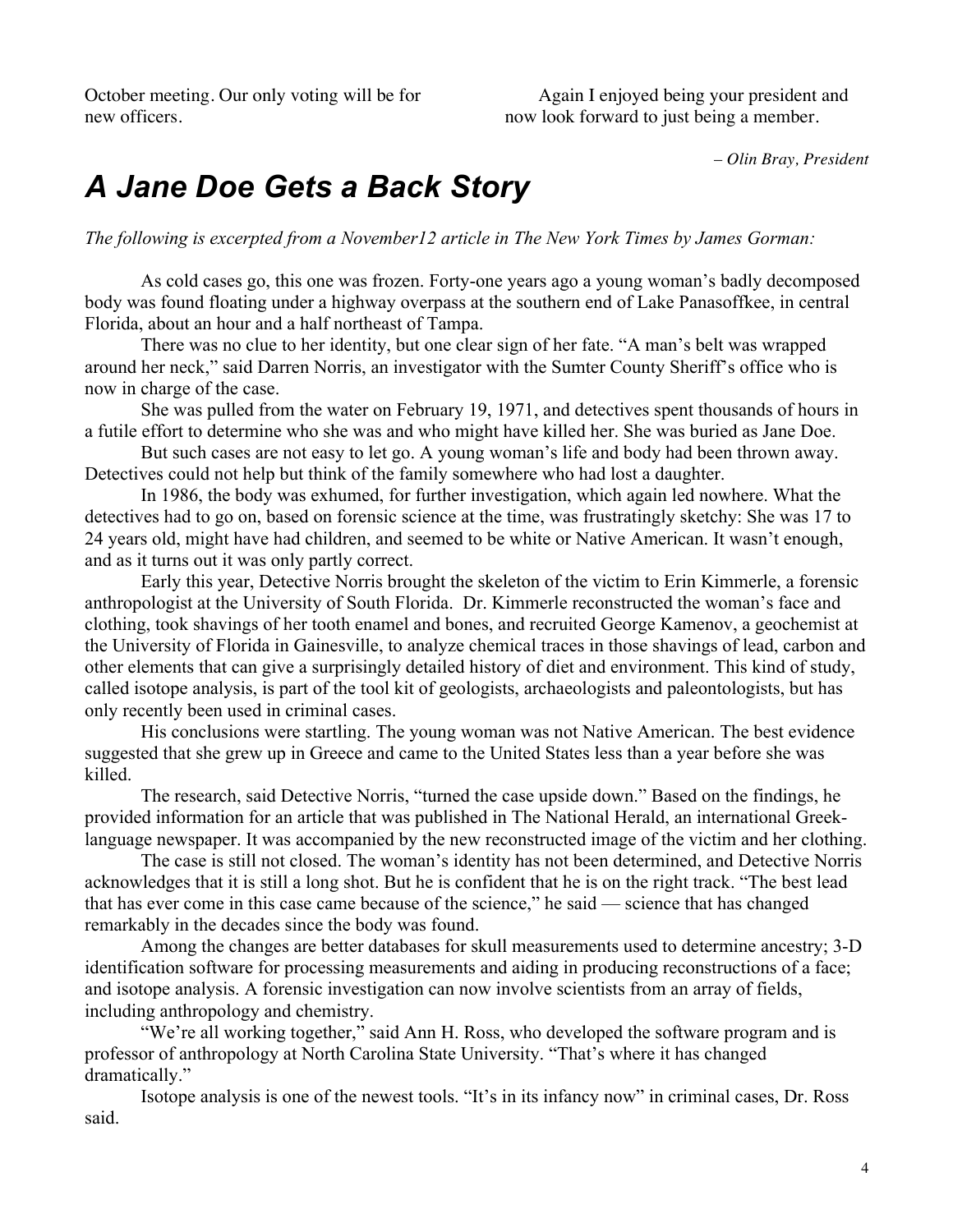The reason such an analysis can be done is that elements come in different versions, called isotopes, that vary by mass. Rocks and soil in different geographic locations have characteristic percentages of these isotopes, a kind of signature. Geologists have been documenting these signatures for years, creating geographic databases. Now, with mass spectrometers, a scientist can read the signature of an element like strontium from a small sample of rock, bone, hair or other material and match it to a location.

Lead in the victim's tooth enamel was what led Dr. Kamenov to his first discovery — that she grew up in Europe. In the 1950s, both Europe and America used leaded gasoline, and so lead ended up in the air, the dirt, the food and the teeth of growing children. But the lead came from different sources, with different signatures.

European gasoline had lead from Australia, Dr. Kamenov said. "The whole of Europe was contaminated with this Australian lead," he said. The young woman's tooth enamel showed she had grown up in Europe.

But where in Europe? For that, Dr. Kamenov looked at another element, oxygen, also incorporated in growing teeth. People living near the sea have more of the heavier oxygen isotopes: when seawater evaporates, the heavier molecules (hydrogen and oxygen) fall closer to the coastline. The victim's tooth enamel showed heavier oxygen, which suggested she was from southern Europe.

He also looked more closely at databases showing fine variations of lead isotope signatures in teeth and narrowed down her probable geographic origin to Greece, probably south of Athens. But, he cautioned in an e-mail that this is just "the most likely scenario based on all the data." He put the probability at 60-70 percent that she was from Greece, but said there could be other locations in the region with a similar lead signature. A final piece of evidence came from carbon in her hair. Corn and wheat have different carbon signatures and Europeans have a more wheat-based diet than do Americans.

In looking at samples from the growing root of the hair and the old tip, Dr. Kamenov found a change: "The last hair that grew showed heavier carbon isotopes." The woman had moved to a cornbased diet during the time her hair was growing, less than a year. She was a recent arrival in the United States.

And that discovery has given Detective Norris a slim edge in pursuing a very old, very cold case. People who knew the victim may well be dead now, so such a case is very hard to pursue. But "This science exists," Norris said. "You can use it. It's a great tool."

#### *The Latest for Amazon E-Readers*

Amazon has released two new features that will be critical for the new Kindle Fire HD series of tablets. Immersion Reading and Whispersync for Voice take audiobooks and e-books to a whole different level.

Immersion Reading brings new harmony to e-books from Amazon and Audio Books from Audible. It basically allows readers to synchronize a Kindle text with the Audible audio version of that work. While you are reading, the e-book is highlighted as the audio track moves on, making it easier for the reader to follow along. One of the more useful ways you can employ this is by reading a book and listening to the audio version at the same time.

Whispersync for Voice is another new option that, in essence, allows you to read the e-book at home and then pick up where you left off on the audio version. "The ability to seamlessly switch back and forth between reading text on any Kindle and listening to the same title in audio on your smartphone—and always pick up where you left off –means that the story can continue during those times of the day when you cannot look at a screen," says Audible Founder and CEO Donald Katz. "We think that Whispersync for Voice can help us all enjoy more books, which is good news indeed."

This new Whispersync function would be perfect for people who are reading a book at home and then commuting the next day. You can listen to the e-book version on any official Audible app for the iOS or Android.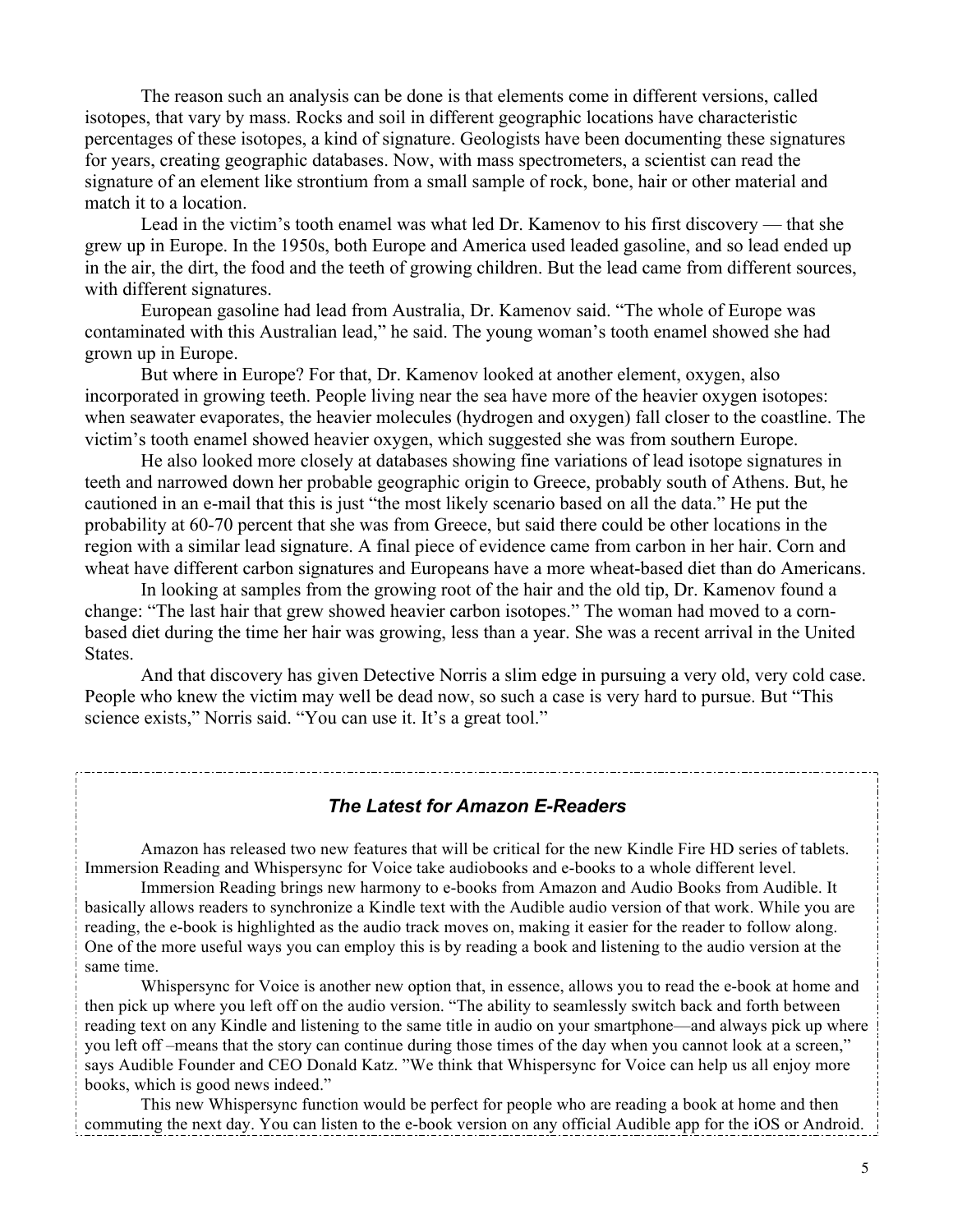What do you need to get all of these new functions right away? You need any new model of the Amazon Kindle Fire HD and an iOS or Android device with the official Audible app.

# *Reviews*

# **Rob's Random Shots**

#### **November Case File Number 1**

*The Scarecrow* by Michael Connelly, Grand Central Publishing, 2010, 538 pp (PB).

OK, OK. I know you all are tired of hearing (reading) me sing Michael Connelly's praises. But here's another one, a novel that hits me at many levels. I've said that Connelly excels at revisiting characters from previous stand-alones. In this novel he brings back Jack MacEvoy, the reporter hero of *The Poet*, about a serial killer Harry Bosch finally disposed of in *The Narrows*, which I reviewed earlier this year.

In a nutshell, in this novel, *LA Times* reporter MacEvoy finds himself downsized and given two weeks to train his replacement, a bright young recent college graduate. Although I have a journalism degree, I never got to work in a major newspaper, but I feel Jack's pain about the shrinking print press in the face of electronic news from various sources.

In investigating the open-and-shut confession of a gang banger accused of murdering a stripper and leaving her body in the trunk of her car, Jack looks for similar crimes and quickly concludes that there's a serial killer out there disposing of women and running under the radar of law enforcement.

Without giving too much away, this killer has access to impressive computer files that enable him to peg Jack as having searched for the term "trunk murder" and begins to hunt him. In short order, FBI Agent and former lover Rachel Walling gets involved and both become targets.

Connelly's website provides a list of which of his major characters appear in crossover roles in other books. In this novel, Jack alludes to having written stories about LAPD Detective Harry Bosch and LA lawyer Mickey Haller (*The Lincoln Lawyer*), who appeared together in *The Brass Verdict*, without ever mentioning them by name.

Another treat for series fans is the amount of time Jack and Rachel spend in the Connelly haunts of Las Vegas, other Nevada towns, elsewhere in southern California towns, and now, Mesa, Arizona, where much of the late action and the climax takes place.

Besides evading death, Jack is offered his job back, but refuses. Rachel is fired, then rehired. She doesn't refuse but knows she'll be on thin ice for the rest of her career.

You'll find this a chilling read, with crisis upon crisis. A reviewer of the Thomas Harris novel *Red Dragon*, a Hannibal Lecter precursor, said, "You'll never sleep soundly again when you learn how this killer selects his victims" (entire families). It's no exaggeration to apply this same description to *The Scarecrow*. The same technology that protects us can be used against us and that's amply demonstrated in this first class thriller.**♦**

#### **November Case File Number 2**

*The Last Manly Man* by Sparkle Hayter, Quill Books, 1999, 258 pp (TP)

Now for something a whole lot lighter. As you can tell from the above publication date, it's been too long since I reviewed Sparkle Hayter in these pages. As a break from the pulse-pounding thriller I reviewed above, I'm glad to report that Sparkle's (I just love using her name as often as possible) reporter heroine, intrepid ANN (a barely disguised CNN) producer Robin Hudson is back. This means more than just a zany, light-hearted caper, although this book certainly delivers that, but a slowly unfolding mystery worthy of the best writers today.

But no one else writing today can make this claim: Sparkle Hayter is funny in every paragraph, in part because she, like other humorous mystery writers Craig Johnson, Steve Brewer, and Mike Orenduff, writes in first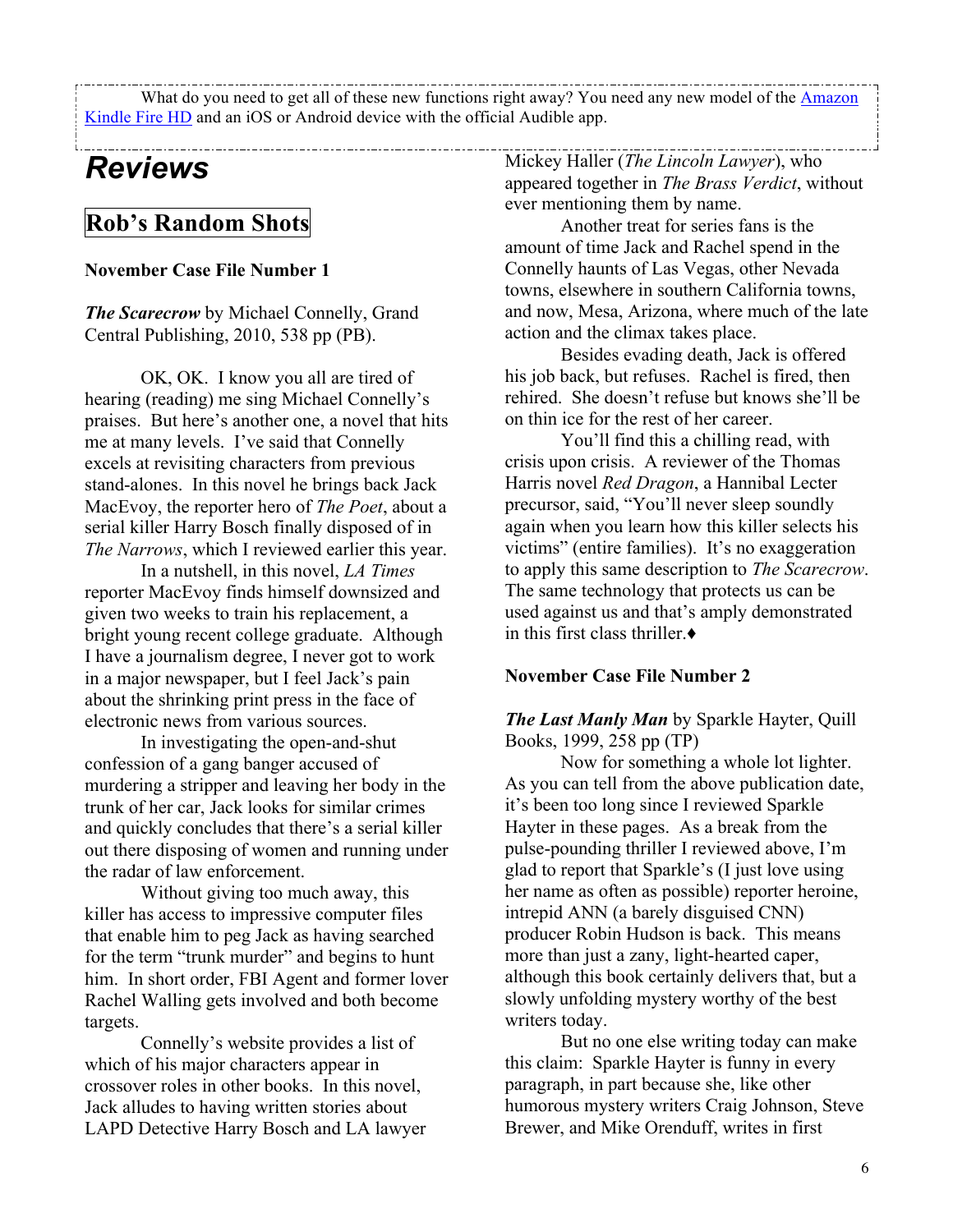person. It's easier to set a light tone when we can see our protagonist's wry observations in every situation.

And boy, do we get wry. Right from the very get-go. The first sentence reads, "For weeks after my reported death, I made light of it with friends, asking them, 'Where were you when you heard I died?"

That sets the tone and things only get zanier (is that a word?) from there. We get a mysterious note and hat passed to Robin by a stranger in the street, which makes her late for a meeting with a representative of a macho ladies' man whom she needs to interview to save her job, punctured love expectations, illicit chemical experiments, fistfighting goons, a testosteronefilled hunting expedition, libidinous bonobo monkeys, and a convention of drugged feminists. Whew.

I haven't read Sparkle for a long time and it's great to return to the well-meaning but inept Robin, last seen in *Revenge of the Cootie Girls*. I hope this isn't her last adventure and that, through the wonders of Amazon, I can find more adventures of this jaded New Yorker with the acerbic wit, a nose for trouble, and a dead eye capable of skewering cherished male foibles, especially my own. **♦**

—Rob Kresge (*www.robertkresge.com*)

*Cruel Intent* and *Trial by Fire* by J.A. Jance, Touchstone Books, 2006 And 2009 (HC).

I've long enjoyed Southwestern writer J.A. Jance's Sheriff Joanna Brady mysteries, set in Bisbee, Arizona, her J.P. Beaumont series maybe not so much (although the two characters do cross paths a couple of times), but definitely her newest series, about TV newswomanturned-detective Ali Reynolds.

The first in the series was *Web of Evil*, and it does help some to have read that first to have a little more background when you get to #4 and #5. I read *Cruel Intent* a second time in error, probably because the dumb generic title didn't follow the previous pattern (with "Something of Something" in the title).

Set in Sedona, *Cruel Intent* features a tiresome serial killer plot, but the cliché is redeemed by good characters with interesting backstories and relationships, including family and adopted family. One is a whiz computer hacker (a promising love interest, though this isn't obvious until the next book), who helps solve the mystery in a clever way.

*Trial by Fire* gets Ali away from home, most of the time in a hospital setting where she is doing some undercover police work not quite in the job description of her temporary position as media relations officer with the Yavapai County Police Department.

A woman is found in a burnt-out house and transported to a Phoenix hospital where she lies near death for some time while her devoted second husband and not-so-devoted son and daughter are located. Of course, they despise their stepfather, who they think is only after Mummy's money, but despite being the obvious suspect, Hal Cooper, convinces Ali that he is innocent. She's not so sure about the kiddies.

This plot is nicely worked out and believable despite twists and some unsavory characters, who are made up for by Hal and Sister Anselm, a nurse who specializes in terminal cases, helping both the living and the dying. The solution involves an exciting chase and, while not a total surprise, doesn't involve a serial killer. **♦**

—Linda Triegel (*ljt23@earthlink.net*)

*The Last Templar* by Raymond Khoury. Signet 2006, 526 pp (PB)

Billed as a *DaVinci Code*-like thriller, *The Last Templar* has an intriguing premise but isn't anywhere as readable as Dan Brown's bestseller; say what you like about Brown's literary chops, he sure kept you turning the pages.

In the first chapters of *The Last Templar*, four masked horseman dressed as Knights Templar stage a bloody raid at the Metropolitan Museum of Art during the opening gala for an exhibit of Vatican treasures. Grabbing a strange geared device—and a few hockable trinkets they disappear into the night.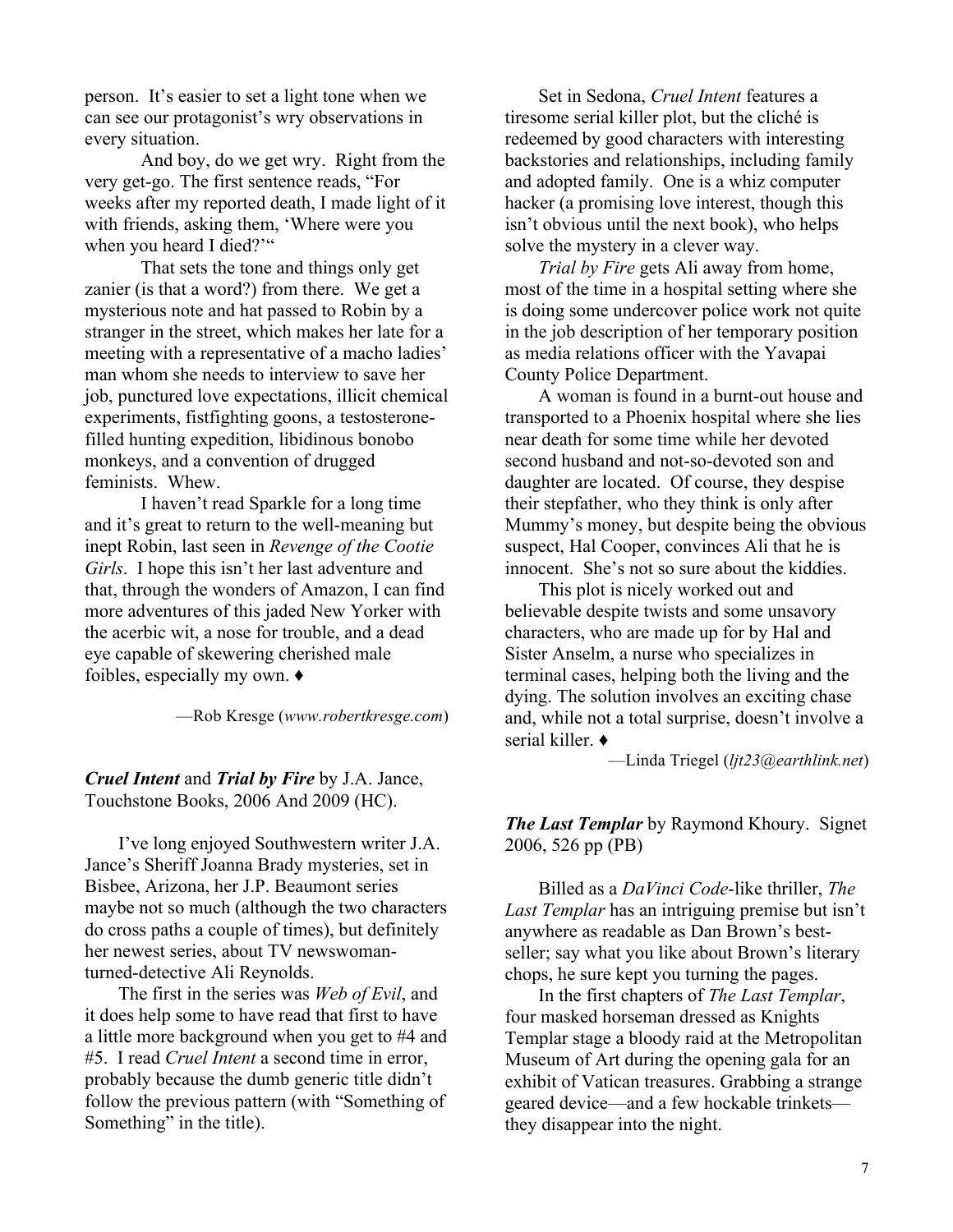Archaeologist Tess Chaykin is present at the museum to witness the carnage, but is more immediately concerned with protecting her young daughter Kim from harm and trauma. Later, however, she remembers more details of what she saw and comes to realize that she knows one of the knights. When the others are killed in assorted nasty ways, Tess and FBI agent Sean Reilly realize that they're being silenced, and Tess wants to warn the man she once looked on as a friend, but who could also be the mastermind behind the bizarre plot.

The first half of the book moves swiftly enough, although there's a lot of violence I could have done without. The second takes Tess and Sean to the Mideast, where they find themselves searching for the wreck of a Templar ship that sank with the secret of the mysterious machine. This part gets interesting, if a bit long-winded. Overall, a good tale that could have used a better writer—or at least an editor not afraid to cut. **♦**

—Linda Triegel (*ljt23@earthlink.net*)

**Key:** PB = Paperback  $TP = Trade paper back$ HC = Hardcover

*Buckingham Palace Gardens*, by Anne Perry, 2011 (PB edition).

In this 25th book of the Charlotte and Thomas Pitt mystery series by Anne Perry, set in Victorian England, Charlotte does not play a role, only Thomas Pitt and, surprisingly, their housemaid Gracie.

Thomas, now working for Special Branch to investigate crimes against the State, is summoned to solve a crime that shocks his values: the murder of a prostitute inside Buckingham Palace.

The Prince of Wales was hosting a house party to promote a grand scheme of building a railroad down the spine of Africa. He invited four couples: the Dunkelds, Sorokines, Marquands, and Quases. After dinner the

women retire to their rooms while prostitutes are brought in to entertain the men.

Dunkeld is a large, arrogant, short-tempered and violent man who cares most for appearances. He hopes to achieve high-society status with this railroad venture. He does not love his wife; his eyes rove constantly and he uses women casually. He only loves his daughter Minnie, from his first wife. Elsa's heart belongs to Julius Sorokine, although she loves from afar. She feels that Julius is all the good kind things a life partner should be (and her husband isn't).

Minnie Sorokine feels only contempt for her husband. She flaunts herself and openly flirts with men; her affair with Simnel Marquand is no secret. Simnel's wife Olga is cold and distant, obviously distraught by her husband's rejection.

Hamilton Quase has a serious drinking problem. His wife Liliane constantly tries to limit his drinking, afraid he will reveal a dangerous secret from the past in Africa.

To investigate this murder, Thomas can only interview the servants and guests. He is not allowed free run of the palace to look for evidence. Pitt recruits Gracie to help, by pretending to be a servant at Buckingham Palace. She has access to many more areas and overhears candid conversations.

Late into the story, the Princess of Wales does her part to help. She is deaf and so largely ignored by most. She is, however, quite perceptive, and provides vital information. She alone of the palace supports truth and justice.

The story is similar to a locked-room puzzle. Buckingham Palace is guarded, and all who enter and exit are known...or are they? Pitt investigates a mysterious large heavy box delivered to Dunkeld in the wee hours.

When a second murder occurs, and one person seems to be the obvious killer, Pitt races against time to make certain of the evidence. Even after Pitt identifies the killer, he continues investigating all unexplained facets of the case, up to the final plot twist.

I highly recommend the Charlotte and Thomas Pitt mystery series to readers who enjoy a historical setting rich with period detail and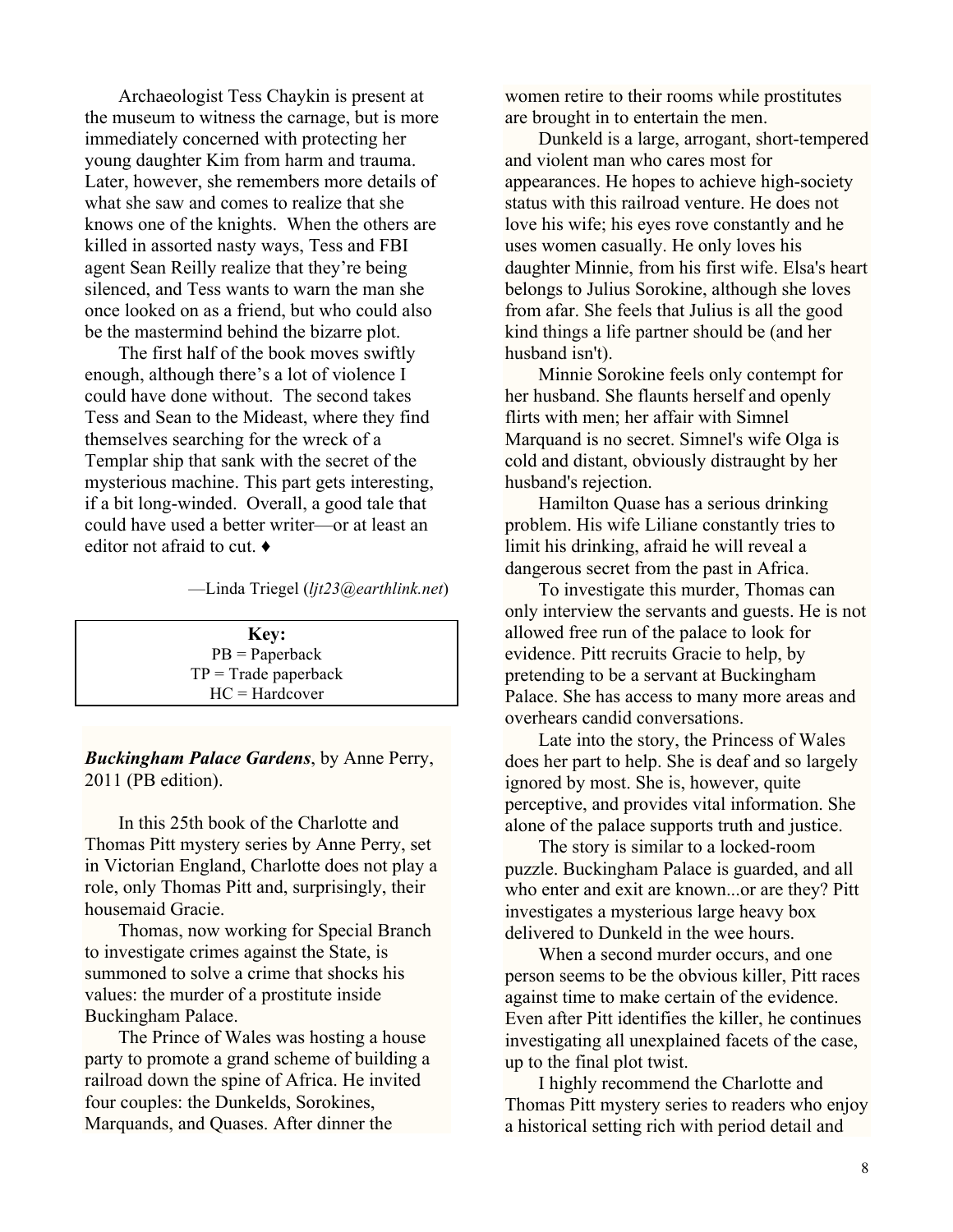attitude. The characters evolve over time, so the series is best read in order. First book of the series is *The Cater Street Hangman*. **♦**

# **NOVEMBER ELECTION**

*The Croak & Dagger chapter works because of the efforts of dedicated volunteers.*

Each year, members of Croak & Dagger vote for candidates for the four elective positions on the C&D board who serve 1-year terms. As usual, this year's election will be held at the November meeting. All dues-paying members are eligible to vote.

If you cannot attend the November meeting, please e-mail your vote to the current membership chair, Pat Wood, at pwood73@comcast.net **no later than** noon on November 26. Ballots will be distributed and counted at the November 27 meeting and the results announced at the end. The whole board officially takes office in December.

Many current board members have expressed a willingness to stay for another term, but we welcome newcomers to the roster. If you are interested in running for any of the positions listed below, contact president Olin Bray at ohbray@nmia.com.

#### *Elective Positions*

The **President** presides at all membership meetings and executive committee meetings, sets goals and assigns responsibilities, polls members on major decisions, keeps members informed, and serves as group spokesperson.

The **Vice President** conducts meetings in the President's absence and fills in or assists when needed for any other executive tasks.

The **Secretary** takes minutes at monthly board meetings, sends out notices of board meetings when needed, and keeps members on track as to what matters have been decided.

The **Treasurer** maintains the chapter's checking account and, with the membership chairman, tracks income and outgo.

#### *Appointive Positions:*

The **Programs/Publicity Chair** uses chapter resources to come up with speaker ideas and lines up programs for two or three months at a time; also coordinates purchase of gift bookmarks and sends press releases.

The *Nooseletter* **Editor** collects material from members and the media, edits for length, lays out the bimonthly *Nooseletter*, and delivers it to the membership chair for email distribution.

The **Membership** chairman works with the treasurer to maintain a database of members, and sends out meeting announcements and the *Nooseletter* to members.

The **Website Technical Support Manager** maintains the chapter's website, renewing contracts with the site host, uploading announcements and other information when directed by the board.

Not ready to commit yourself full-time? Croak & Dagger also welcomes "apprentice" officers to assist members of the board in their jobs and fill in if needed. If you'd like to find out what a job involves, without committing yourself to it full-time—not that any job is full-time!—contact the current board member (names and e-mails on page 2). Who knows—you may like it and decide to run for elective office yourself, or seek an appointment to another position, next year.